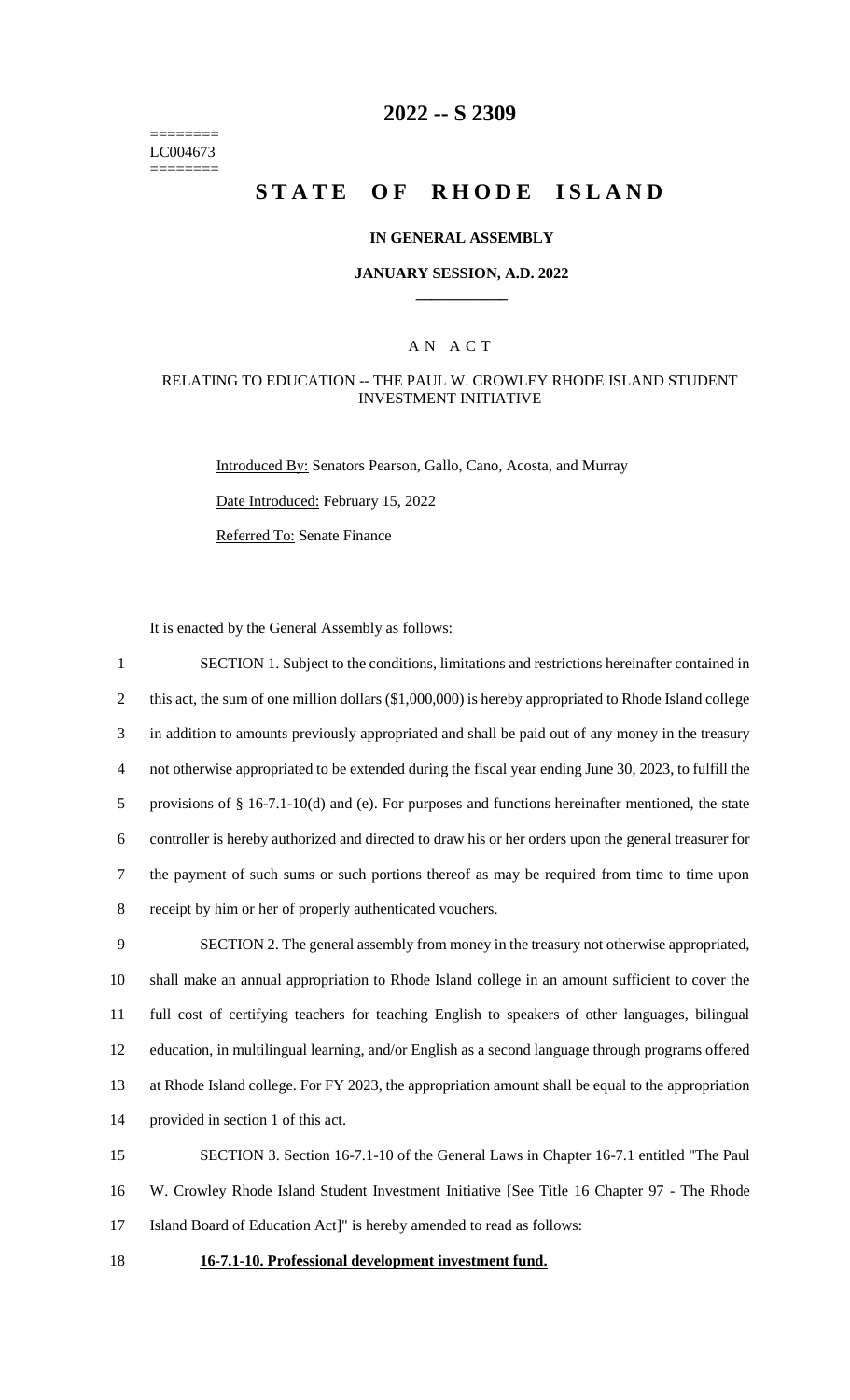(a) In order to continue developing the skills of Rhode Island's teachers, administrators and staff, the general assembly establishes a Professional Development Investment Fund. The general assembly shall annually appropriate some sum and distribute it based on a pupil-teacher ratio that shall be adjusted annually by the commissioner of elementary and secondary education. School districts, including collaboratives established pursuant to chapter 3.1 of this title, may use funds received under this category of education aid to replace up to, but no more than, fifty percent (50%) of the amount the school district spent for professional development programs in the previous fiscal year. The expenditure of these funds shall be determined by a committee at each school consisting of the school principal, two (2) teachers selected by the teaching staff of the school, and two (2) parents of students attending the school. Schools that enroll students in the early grades (kindergarten through grade three (3)) must expend these funds on the development of scientific research based, as described in the No Child Left Behind Act of 2001, Title 1, Part B, Section 1208 [20 U.S.C. § 6368], reading instruction to improve students reading performance.

 Schools that have met their performance targets in reading for the current academic year and are not designated as a school in need of improvement, may expend their Professional Development Investment Funds on professional development in the core academic subjects of mathematics, writing, or reading to improve student performance.

 Collaborative programs between schools are encouraged. These resources shall be used to close student performance gaps in accordance with the school's and district's strategic plan pursuant to § 16-7.1-2. Additional funds shall be allocated to the department of elementary and secondary education to support teacher and administrator professional development in all districts, including, but not limited to:

23 (1) Supporting mentoring systems;

 (2) Providing school districts with program support to assist teachers in local school districts to improve reading instruction and enhance the integration of reading throughout the curriculum with the goal of improving student performance to high standards;

 (3) Support for the design and implementation of leadership development for the teacher to assume leadership roles or ultimately prepare for administrator;

 (4) Development of a plan for formal training of school leaders in standards based instruction, school improvement planning, effective use of data in the decision-making process, community involvement and creation of governance structures;

 (5) Support for national board certification of teachers, application fees for a certificate of clinical competence issued by the American speech-language hearing association, and grants for coordination and support of school based teacher professional development; and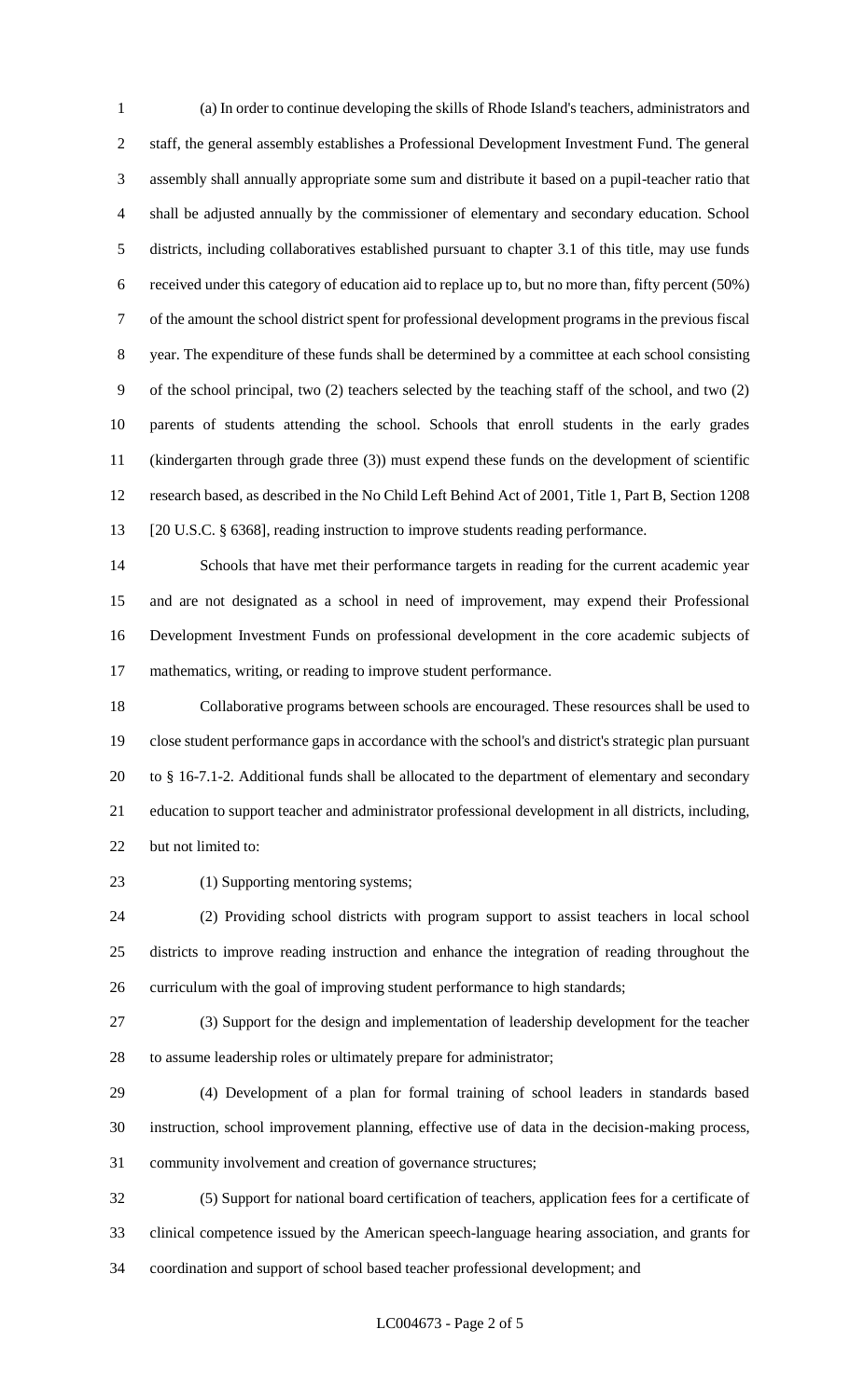(6) The practice of scientific research based reading instruction to improve reading performance.

 (b) In FY 2003, the additional funds allocated to the department of elementary and secondary education pursuant to this section shall be used only to support the activities described 5 in subdivisions (a)(2) and (a)(5) of this section.

 $\left(\frac{e}{b}\right)$  Out of the funds appropriated by the general assembly for professional development in subsection (a) of this section, twenty-five percent (25%) shall be set aside for district-wide professional development activities. The expenditure of this district-wide professional development set-aside shall be determined by a committee in each district consisting of the superintendent or his or her designee, three (3) teachers appointed by the collective bargaining agent, and one member of the Rhode Island department of elementary and secondary education field service team servicing that school district designated by the commissioner of elementary and secondary education. The expenditure must be aligned with the district strategic plan as well as ongoing professional development programs approved by the department of elementary and secondary education. Collaborative programs between school districts are permissible.

16 (d)(c) Except as provided in subsection (d) of this section, Beginning beginning in FY 2006, professional development funds shall only be spent with the prior approval of the commissioner of elementary and secondary education upon submission of a district level plan which incorporates the school level plans and which details the use of the funds. These plans shall to the extent possible call for professional development activities that are embedded or do not otherwise encroach upon student instruction time. The requirements of this paragraph shall apply to both district-wide professional development activities and professional development activities determined by the school-level committees.

24 (d) Notwithstanding any other provision of law to the contrary, any school where the employer imposes a requirement on any certified teacher to obtain a certification or further 26 education in teaching English to speakers of other languages, bilingual education, in multilingual learning, and/or English as a second language that the teacher did not already have, upon pain of 28 adverse job action or consequences related to employment, and such certification is offered at Rhode Island college: (1) The teacher shall not be required to pay any cost for application to the program at Rhode **Island college;**  (2) The teacher shall not be charged any tuition, fees, or expenses for any aspect of the course of study to obtain the certification or education; and

(3) No adverse job action shall be taken against the teacher on the basis of lacking the new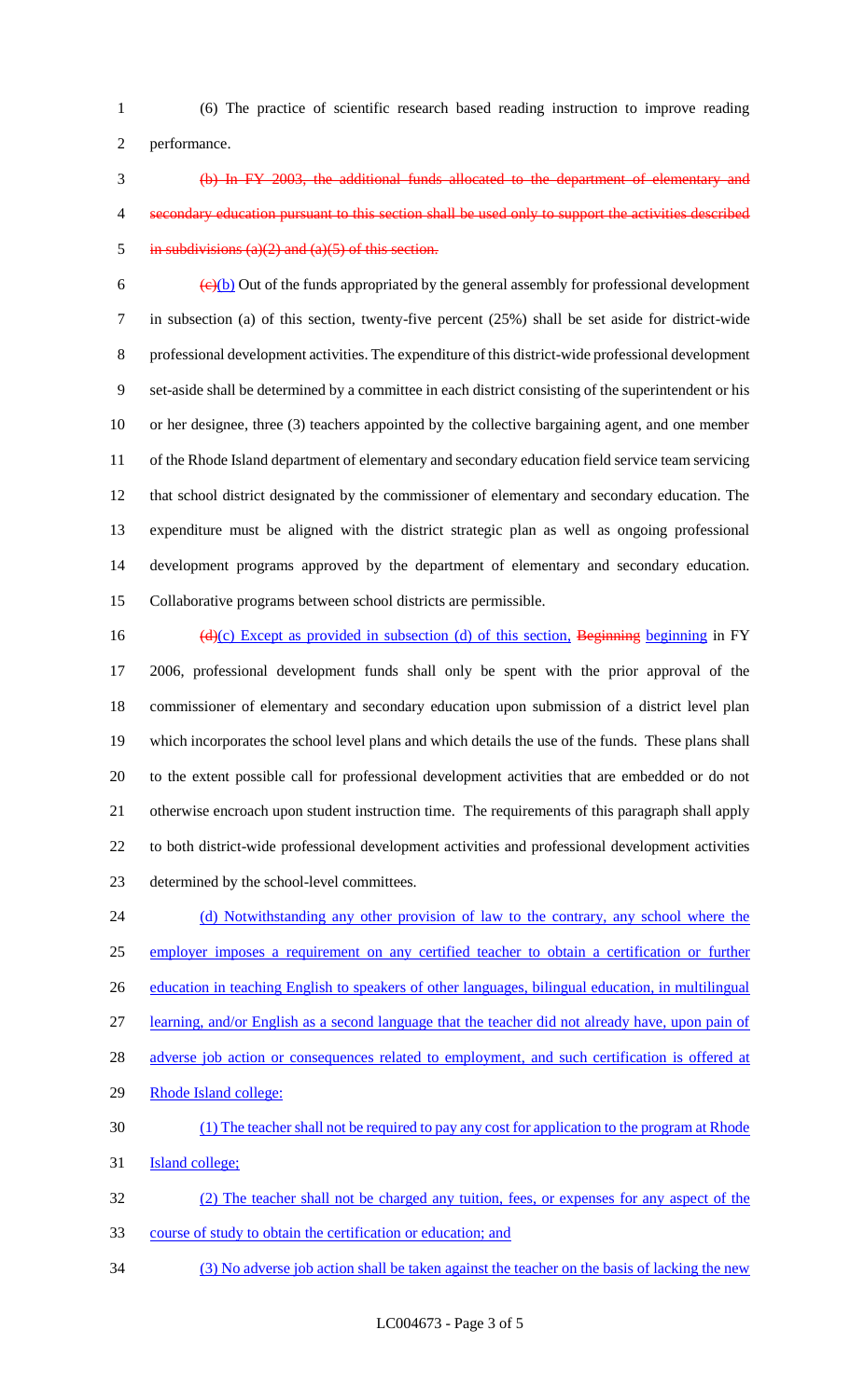- certification or education as long as:
- (i) Less than one year has elapsed since the announcement of the new certification or
- education requirement;
- (ii) The teacher has submitted an application to Rhode Island college to pursue the certification or educational program;
- (iii) The teacher remains on a waitlist for enrollment in the program or any class necessary 7 to complete the program; or
- (iv) The teacher is enrolled at Rhode Island college in pursuit of the certification or educational program.
- (e) The terms "adverse job action" and "consequences related to employment" in subsection 11 (d) of this section, shall be read liberally in order to effectuate the purposes of this section and shall 12 include, but not be limited to, reassignment to a different grade level, reassignment to a different school, changes in seniority, changes in pay, changes in benefits, changes in availability of 14 discretionary funding, or other changes impacting the teacher personally or their chosen method of providing instruction. (e) In FY 2009 payments from the professional development investment fund are hereby 17 suspended through June 30, 2009. Notwithstanding, school districts may continue to maintain 18 professional development programs and may reduce other education programs to achieve savings. (f) In FY 2010 payments from the professional development investment fund are hereby suspended through June 30, 2010. Notwithstanding, school districts may continue to maintain professional development programs and may reduce other education programs to achieve savings. SECTION 4. This act shall take effect upon passage.

======== LC004673 ========